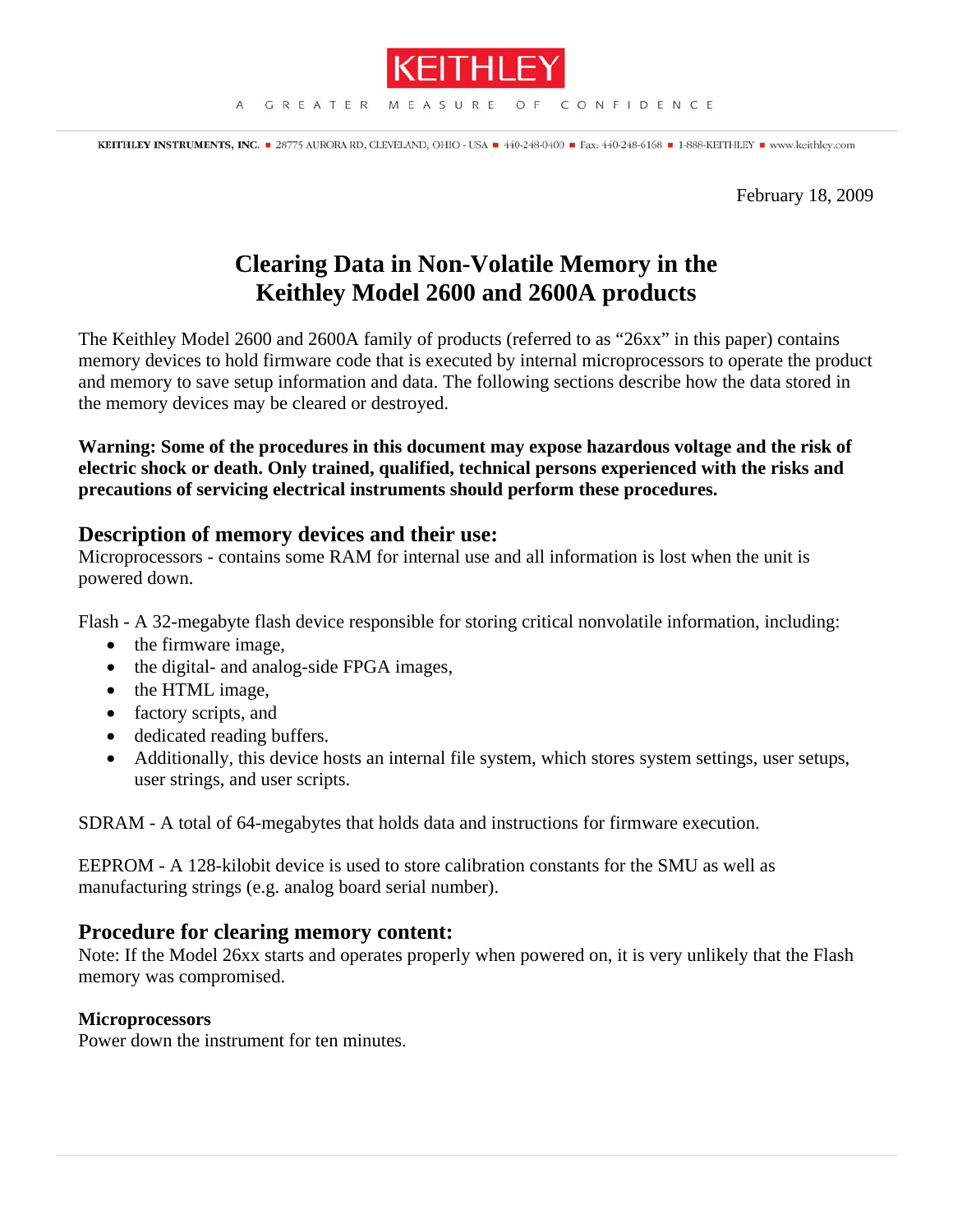

KEITHLEY INSTRUMENTS, INC. 28775 AURORA RD, CLEVELAND, OHIO - USA = 440-248-0400 = Fax: 440-248-6168 = 1-888-KEITHLEY = www.keithley.com

#### Flash

To clear or set the USER set ups to Factory Setups from the front panel.

a) Press MENU.

b) Select SAVE-SETUP. Press ENTER.

c) Select RECALL, press ENTER.

d) Select FACTORY, press ENTER.

e) Press EXIT.

f) Press MENU.

g) Select SAVE-SETUP, press ENTER.

h) Select SAVE, press ENTER.

i) Select USER-1, press ENTER.

Repeat steps f through i for the remaining USER set ups.

To clear USER setups from remote control use the following example

To delete a user script named "test8" from non-volatile memory… script.delete ("test8")

To clear the buffer simply overwrite with open inputs. Press STORE. Select OVERWRITE. Press ENTER.

To clear the operating software and factory scripts:

To allow field upgrade to the operating software, this memory device may be reprogrammed using a program, called the Flash Wizard, provided by Keithley Instruments Inc. If data (other than the 26xx operating system) was loaded into this memory device, the 26xx would be non-functional. To overwrite any suspect content in these memory devices, follow the instructions with the Keithley Flash Wizard and reload the operating firmware, using the original revision that came with the product when new, or a compatible upgrade version. The Flash Wizard first clears all content in these memory devices then overwrites them with the new the firmware. Note: the firmware that is used for the upload must be known to be valid and kept secure to prevent tampering.

We do not currently offer a program to just erase this code. Complete destruction of firmware requires physical removal of the integrated circuits and destruction of the integrated circuits. Note: this action renders the unit unusable.

### **SDRAM**

26xx"A" – turn off instrument for 10 minutes

Non "A" version of the 26xx is battery backed-up: WARNING – This procedure may expose hazardous voltage. Follow all safety precautions in the service manual! UNPLUG THE INSTRUMENT. Follow instruction in the service manual to remove the outer chassis and unplug the battery for 10 minutes.